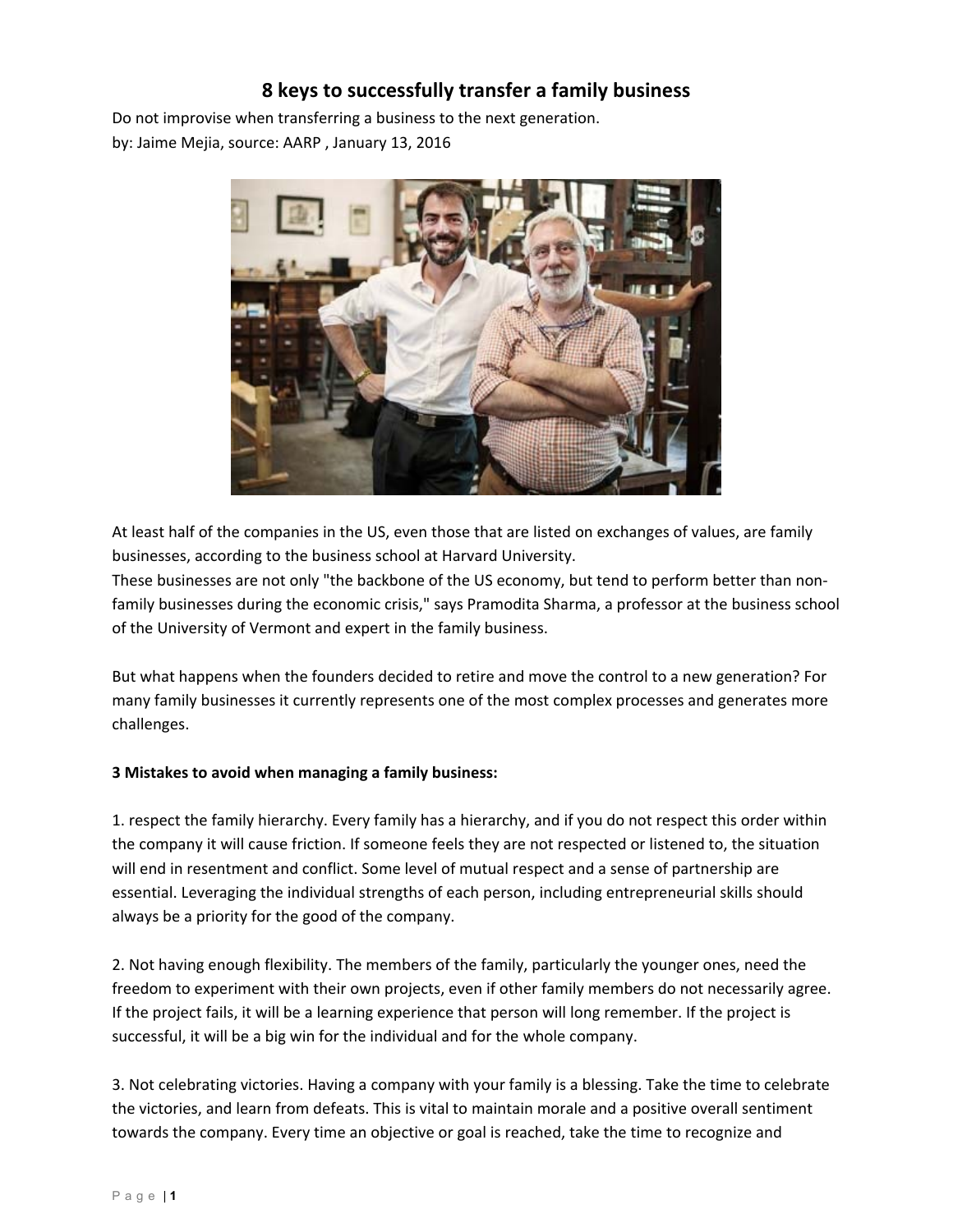celebrate that achievement before moving to the next. A family business that celebrates and supports each other creates a culture that encourages dedication and success.

Source: Brian Greenberg, who with his father runs and is co‐owner of www.WholesaleJanitorialSupply.com and two other businesses.

## **A successful transition**

Henry Suarez, a Colombian, had made his career in the pharmaceutical sector; his last job was as chief of Upjohn (now Pfizer). But in 1990, when he reached 50, he decided to become independent and create Suiphar, a drug distribution company. He did so in the company of his three children.

That was the first step in a successful generational transition, years before officially happened. The children not only learned the details of the business, they helped create the company. "My father always involved us in his businesses since we were just kids," says Jaime E. Suarez, member of the board of Suiphar Group and shareholder of the company with his two brothers, Henry H. and Luis A. All three have equal stakes.

Eight years ago, the brothers received fSuiphar control from their father ‐ a group of nine companies with strategic headquarters in Sunrise, Florida and offices in five countries in Latin America, including a production plant in Bogota. The company generates close to \$ 50 million annual revenue.

The generational transition of the Suarez family was successful for several reasons: the children were trained in business, they had a clear interest in the company; and they had won their participation in it with effort and not simply because they were the sons of the owner. They put their own capital and effort into the business.

The following are the eight most important aspects of the generational transition of a family business, according to several experts consulted.

**1. Business Plan.** The transition from one generation to another is a major project and should have its own business plan. "The family must meet to define where the company is now and where it wants to go in the future: what technology will be needed, what capital requirements and what kind of human resources will be required," says Wayne Rivers, president of a consulting firm, Family Business Institute. "This is part of a business plan 95% of cases, [the companies that are in this process] have." Jaime E. Suarez, Suiphar adds, "When we made the transition, we made the strategic planning of the company for 2010‐2015. And it is a plan that we review every five years. "

**2. Real commitment.** The new generation should never think that their place in the company is guaranteed because they are part of the family. Working in the family business should be an opportunity, not an entitlement, and therefore owners should be very clear on the conditions of employment of children-from benefits to performance evaluation-not to give a wrong signal to other employees of the company, says Paul Karofsky, a family business consultant.

**3. Structure of corporate governance.** Every company should have a professional management system. Establish a board of directors composed of business experts, lawyers, accountants and others